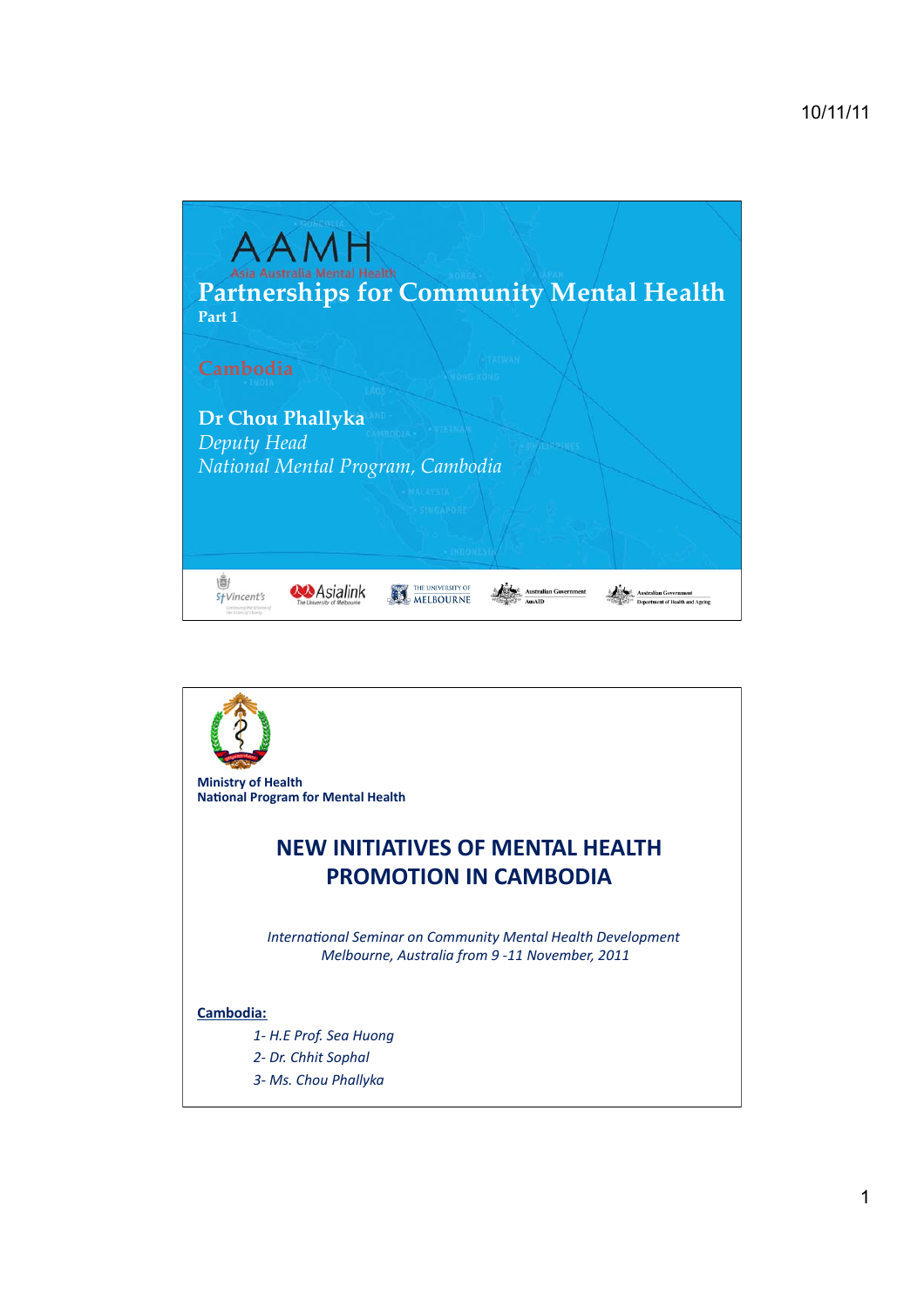

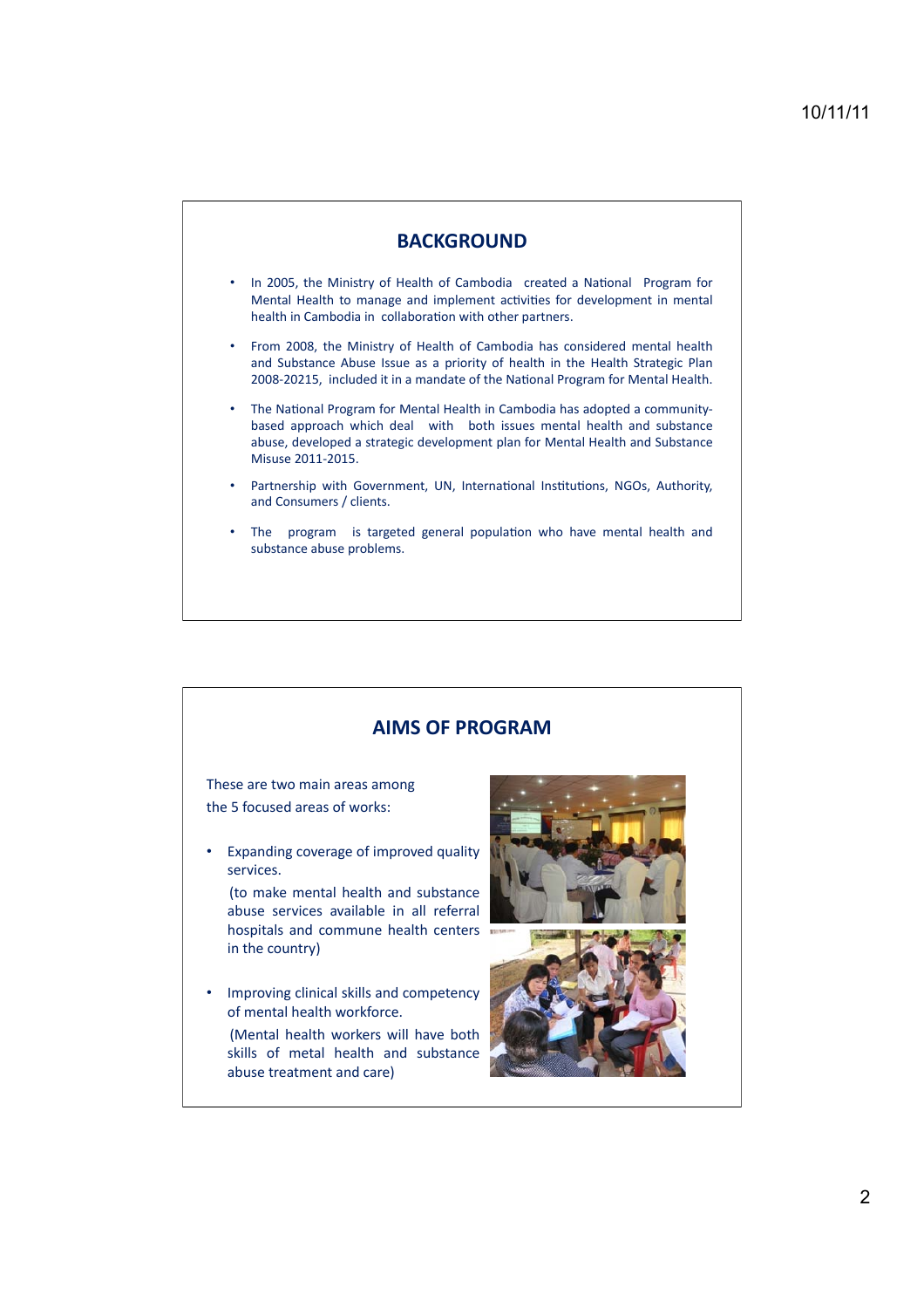

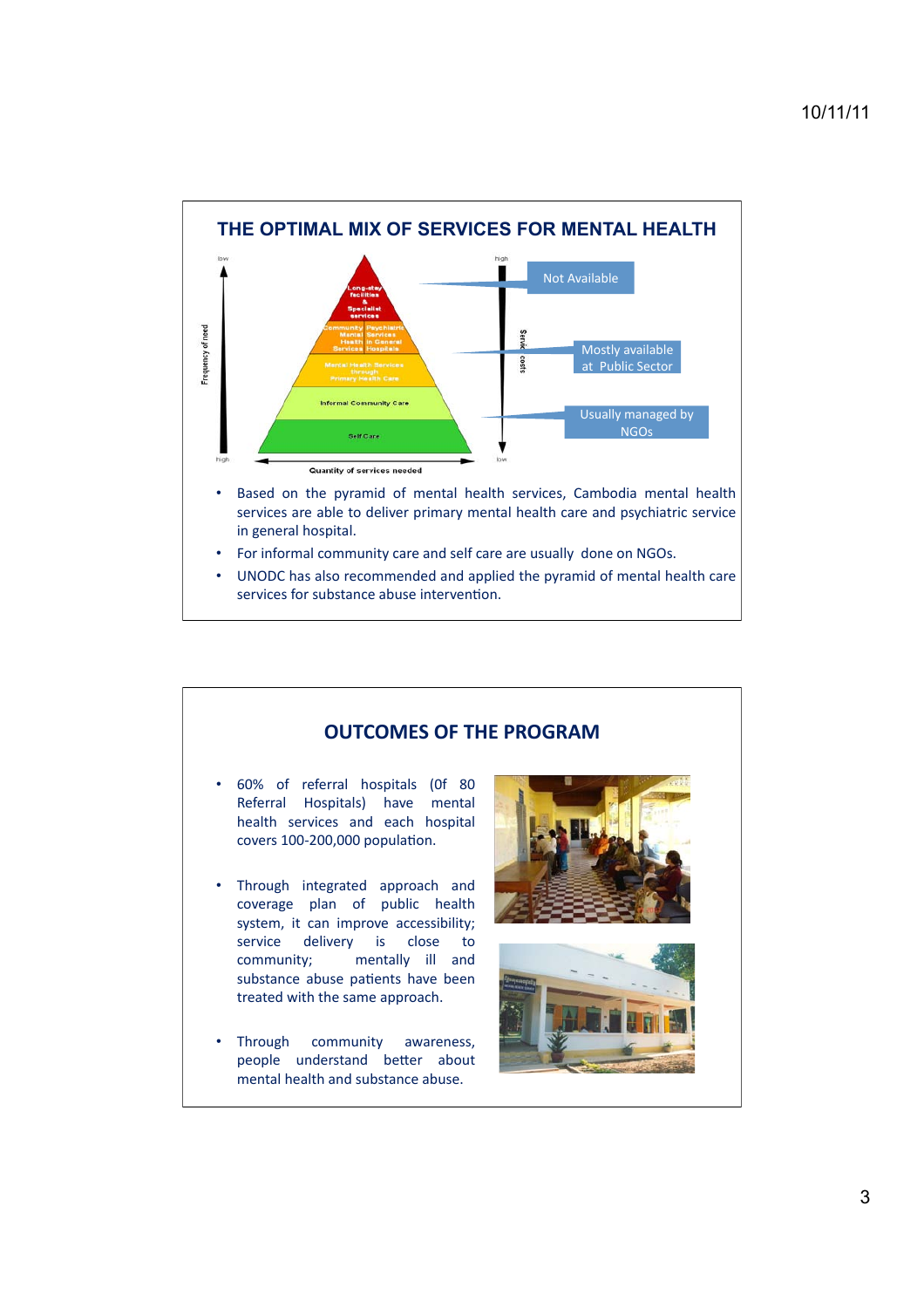### **OUTCOMES OF THE PROGRAM**

- The integration of mental health and substance abuse services into general health services is a key to
	- reduce stigma and discrimination among family and patient,
	- get more political support from decision maker and participation from service users / local authority,
	- improve budgeting support for mental health program.





### **CHALLENGES AND LESSONS LEARNT**

- Theoretically, Community-based intervention is an effective approach. But to have such comprehensive intervention, we need inter-sectoral collaboration. So a Coordination mechanism is a challenge to ensure service linkage.
- . Lack of Guidelines or SOP makes Community-based intervention fragmented.
- Even Cambodia has adopted community-based intervention, due to financial constraint, Intervention is mainly focused on medication.
- Psychosocial intervention has been done by few NGOs with small coverage. It remains the least development area.
- Double burden on staff.  $\bullet$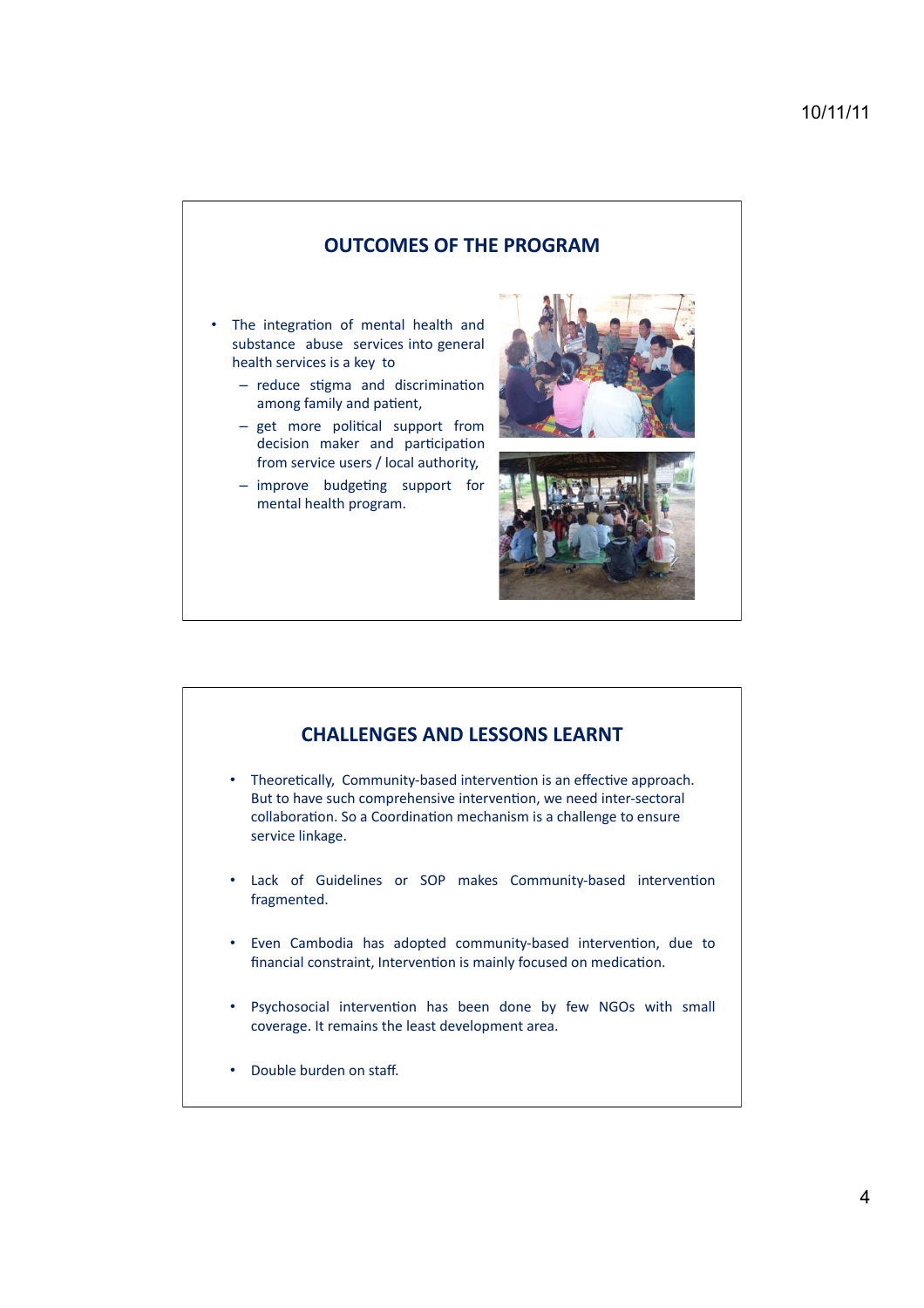

# **FUTURE OF THE INITIATIVES**

- In the next 2 years all Referral Hospitals at districts and provincial level will have mental health and substance abuse services,
- In the next 5 years about 400 commune health centers will have primary mental health care.
- Child mental health service is still a neglected area and need to be taken into consideration.
- Need to strengthen linkage services to ensure inter-sectoral collaboration and the effectiveness of Community-based intervention.
- Collaborate with APCMHDP, ASEAN Mental Health Task Force and others inatituions to promote mental health in the region.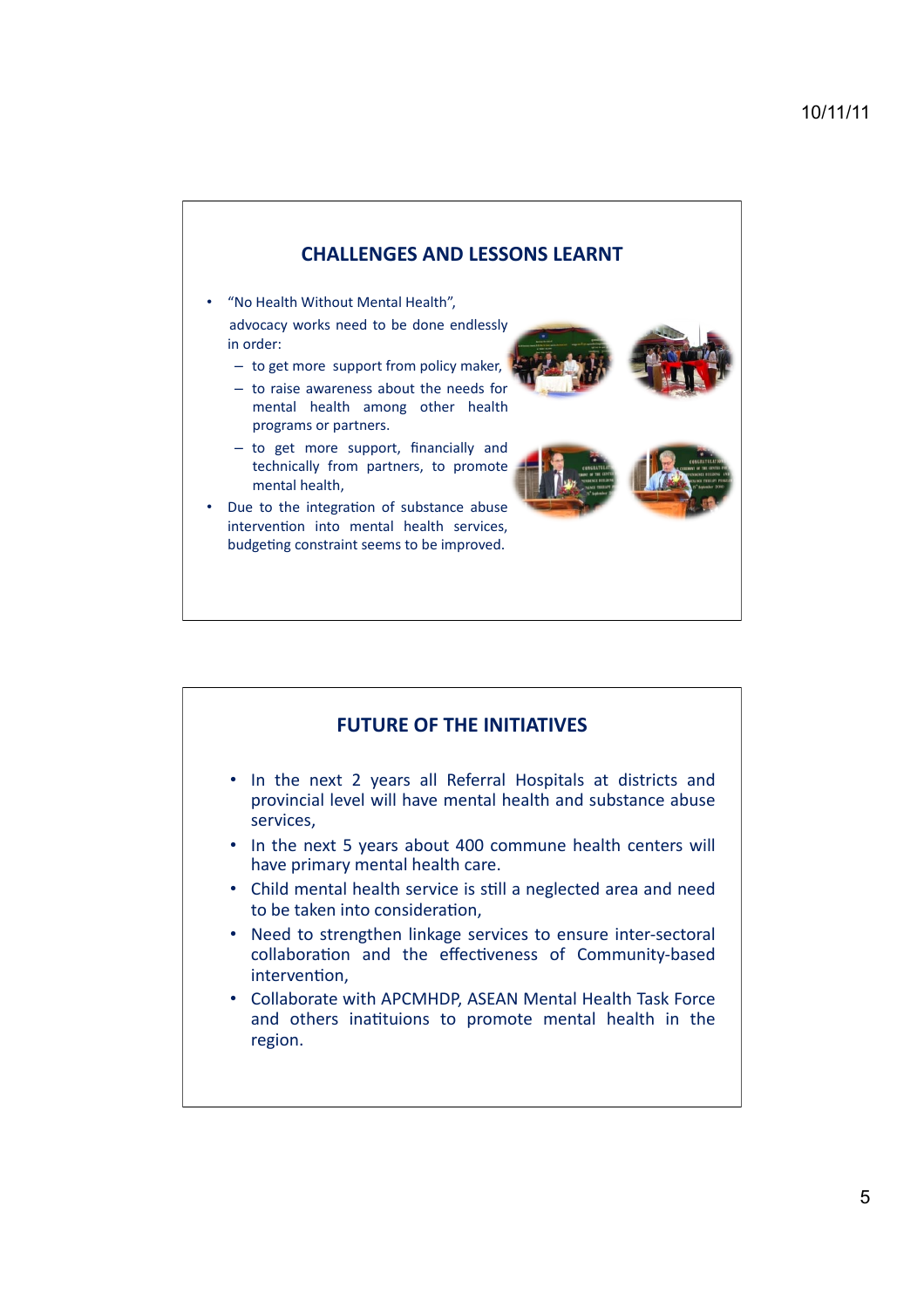

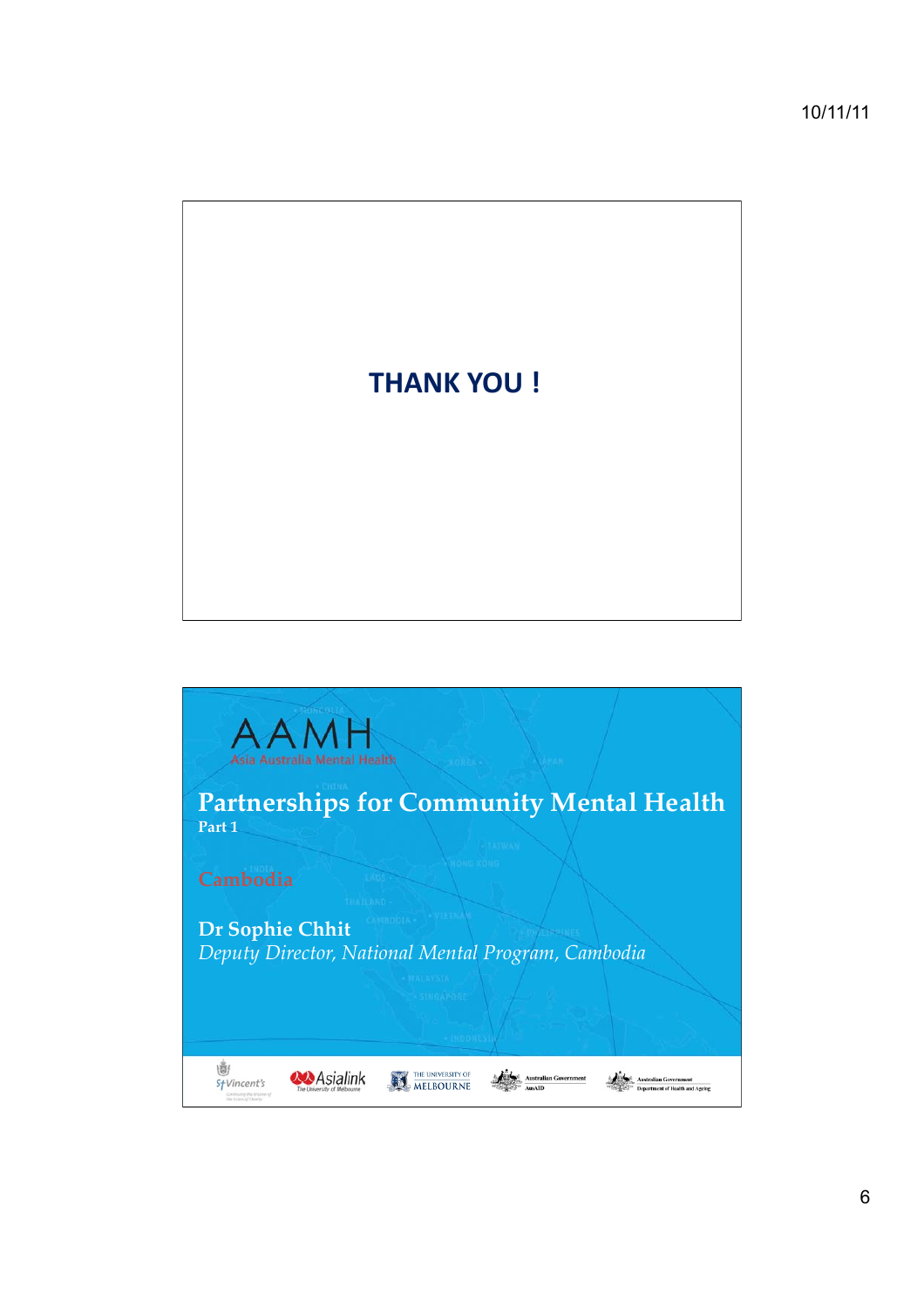

**Ministry of Health National Program for Mental Health** 

# **NEW INITIATIVES OF MENTAL HEALTH PROMOTION IN CAMBODIA**

International Seminar on Community Mental Health Development Melbourne, Australia from 9-11 November, 2011

#### Cambodia:

- 1- H.E Prof. Sea Huong
- 2- Dr. Chhit Sophal
- 3- Ms. Chou Phallyka

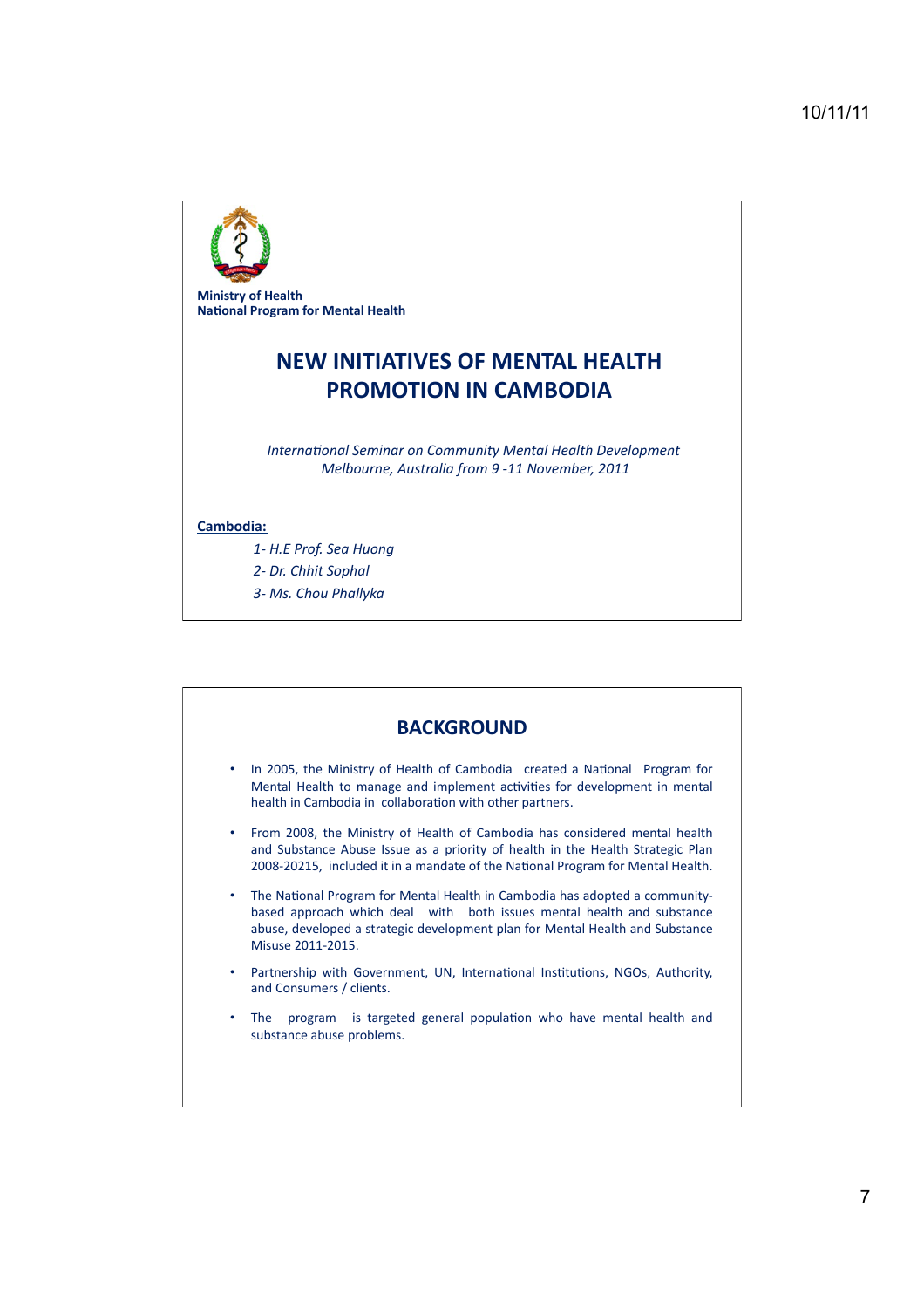## **AIMS OF PROGRAM**

These are two main areas among the 5 focused areas of works:

Expanding coverage of improved quality services.

(to make mental health and substance abuse services available in all referral hospitals and commune health centers in the country)

Improving clinical skills and competency of mental health workforce. (Mental health workers will have both skills of metal health and substance abuse treatment and care)





UNODC has also recommended and applied the pyramid of mental health care  $\bullet$ services for substance abuse intervention.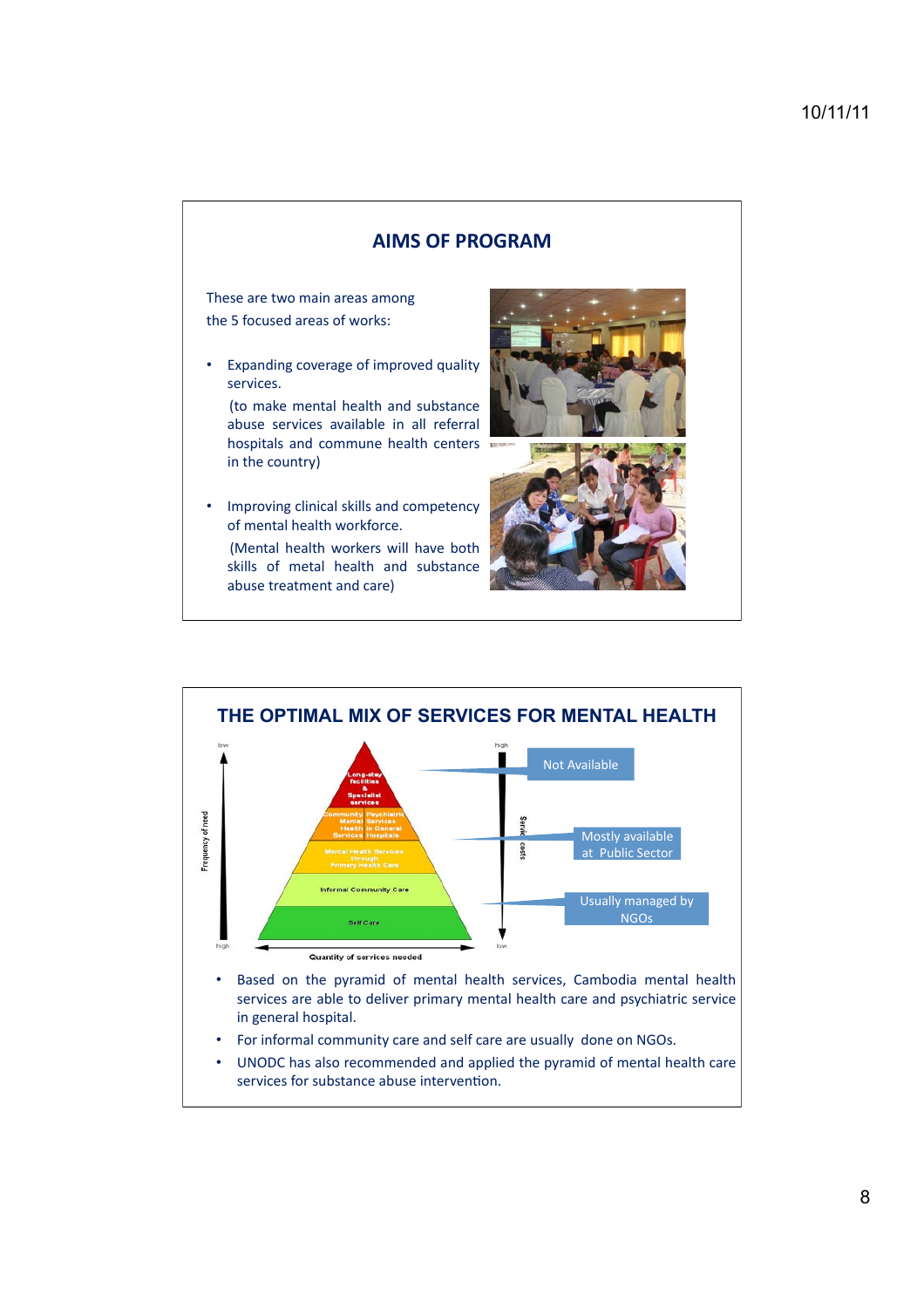### **OUTCOMES OF THE PROGRAM**

- . 60% of referral hospitals (0f 80 Referral Hospitals) have mental health services and each hospital covers 100-200,000 population.
- Through integrated approach and coverage plan of public health system, it can improve accessibility; service delivery is close  $\overline{t}$ community; mentally ill and substance abuse patients have been treated with the same approach.
- Through community awareness, people understand better about mental health and substance abuse.





### **OUTCOMES OF THE PROGRAM**

- The integration of mental health and substance abuse services into general health services is a key to
	- reduce stigma and discrimination among family and patient,
	- get more political support from decision maker and participation from service users / local authority,
	- improve budgeting support for mental health program.



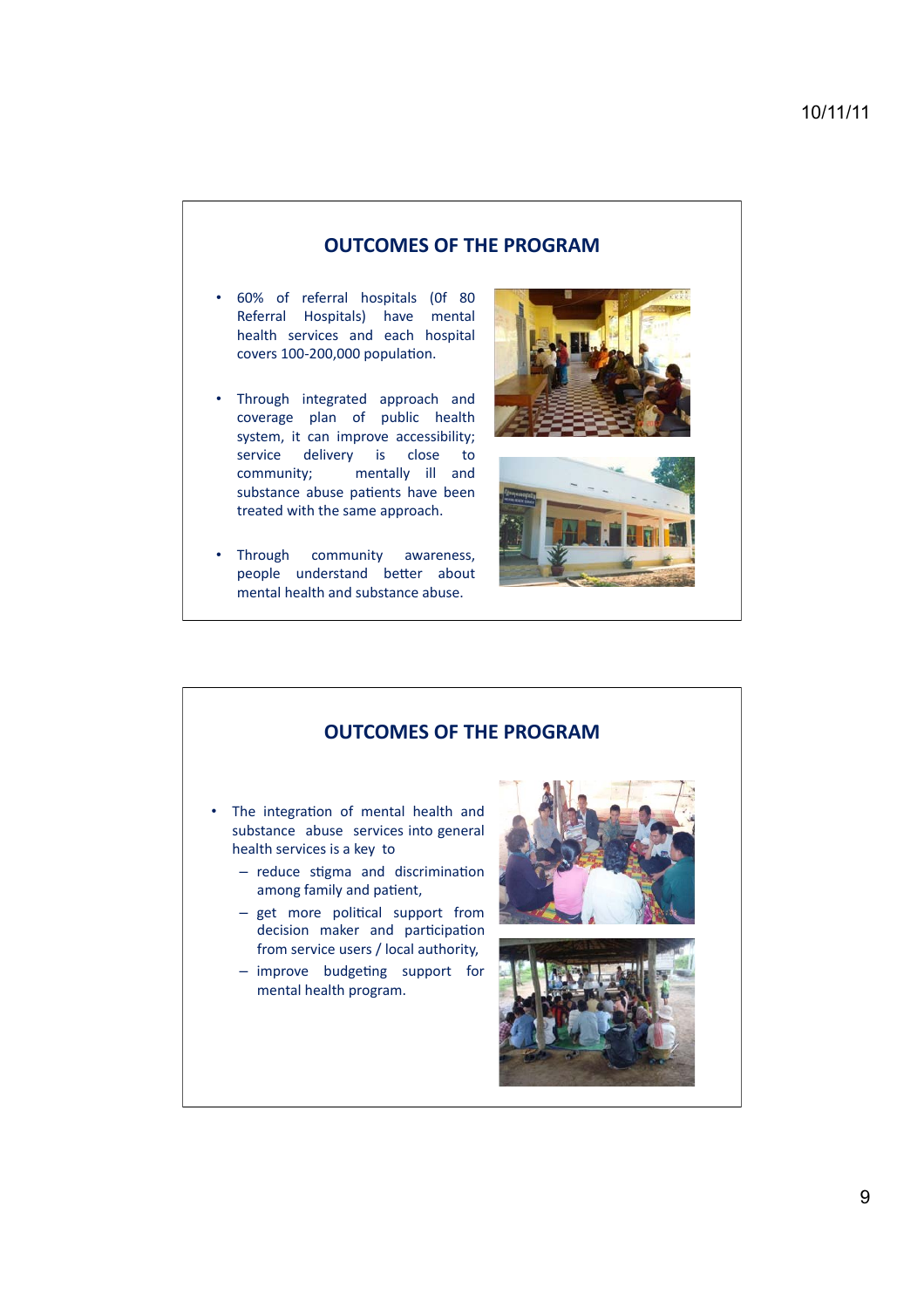# **CHALLENGES AND LESSONS LEARNT**

- Theoretically, Community-based intervention is an effective approach. But to have such comprehensive intervention, we need inter-sectoral collaboration. So a Coordination mechanism is a challenge to ensure service linkage.
- Lack of Guidelines or SOP makes Community-based intervention  $\bullet$ fragmented.
- Even Cambodia has adopted community-based intervention, due to financial constraint, Intervention is mainly focused on medication.
- . Psychosocial intervention has been done by few NGOs with small coverage. It remains the least development area.
- Double burden on staff.